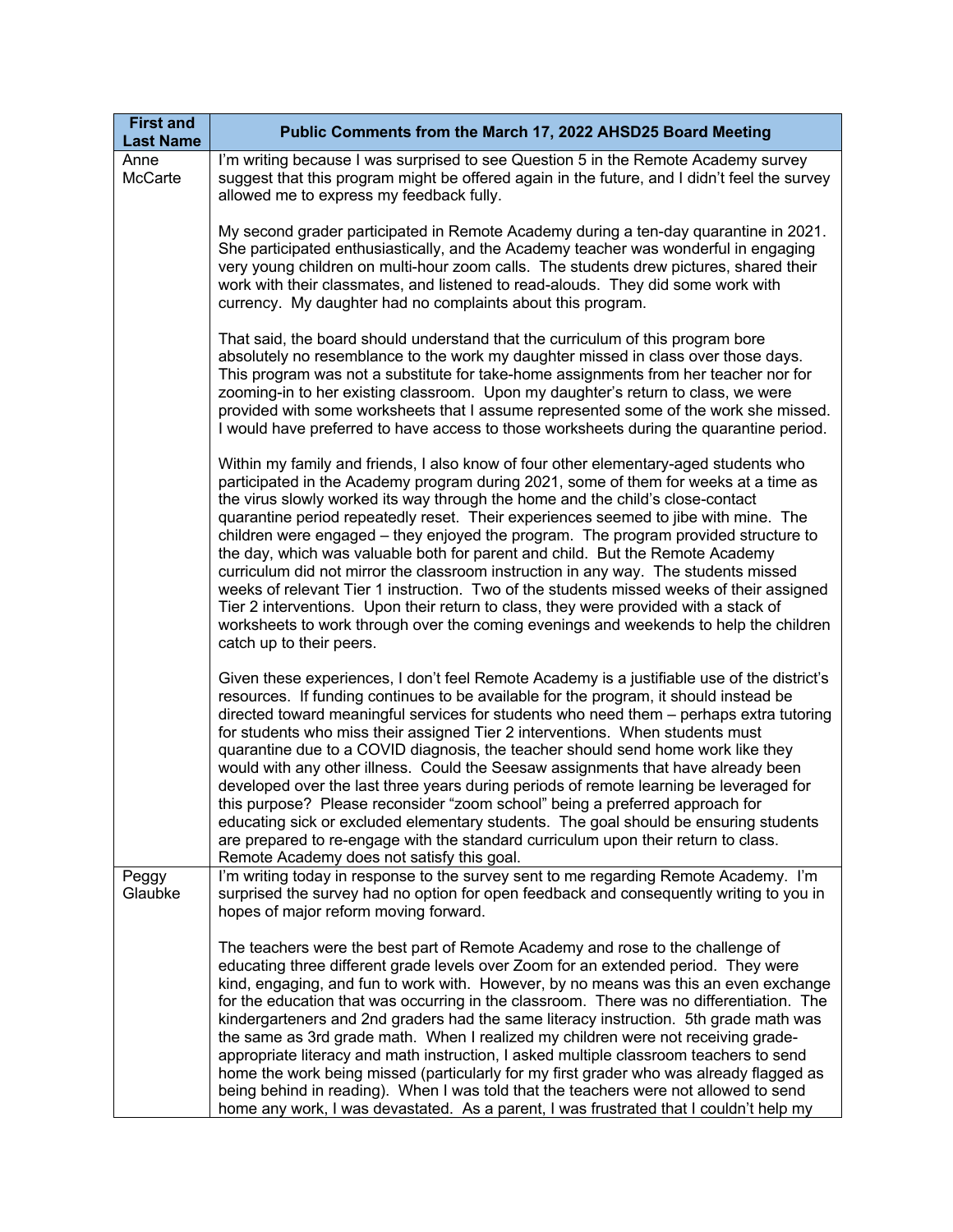| <b>First and</b><br><b>Last Name</b> | Public Comments from the March 17, 2022 AHSD25 Board Meeting                                                                                                                                                                                                                                                                                                                                                                                                                                                                                                                                                                                                                                                             |
|--------------------------------------|--------------------------------------------------------------------------------------------------------------------------------------------------------------------------------------------------------------------------------------------------------------------------------------------------------------------------------------------------------------------------------------------------------------------------------------------------------------------------------------------------------------------------------------------------------------------------------------------------------------------------------------------------------------------------------------------------------------------------|
|                                      | children stay current with the work that was already copied and sitting in the classroom.<br>As an educator and member of a teacher's union, I felt mortified for the D25 teachers<br>who were forced to tell me they couldn't help my children $-$ their students $-$ learn while<br>stuck at home.                                                                                                                                                                                                                                                                                                                                                                                                                     |
|                                      | I understand firsthand how the evolution of this pandemic impacted the workload of a<br>teacher. I also know that trying to catch up students who missed two to three weeks is<br>extremely challenging. If you have parents who are willing and able to help their children<br>learn at home, why are you robbing them of that opportunity? The education and<br>wellbeing of students should always be the center of every decision made, and this policy<br>is quite frankly insulting to all the families this district serves.                                                                                                                                                                                      |
|                                      | I feel like my children were punished for my being honest with the school about their<br>health. If I hadn't openly told the school my children were quarantining, they could have<br>had work sent home. The current policies of this district are forcing parents now to<br>consider withholding information about their children's health in exchange for grade-<br>appropriate material being sent home. Please reconsider your plan with Remote<br>Academy moving forward to allow quarantined students the same opportunities that are<br>afforded to the rest of the students in the classroom.                                                                                                                   |
| Deborah<br>Shiffman                  | Dear Board,<br>Please provide an explanation to address many questions many parents have regarding<br>our board's local control. Please clarify what powers you hold as a school board in<br>regards to preventing the enforcement of medical devices and medical treatments in the<br>future. I'd like to hear from you, how are you going to ensure that transparency and<br>accountability are #1 in our district? Thank you                                                                                                                                                                                                                                                                                          |
| <b>Tracy</b><br>Falconer             | Did you ever wonder why no one ever tests positive for an old variant after a new one<br>comes along?<br>How do old covid tests manage to pick up a new variant that didn't exist when the test<br>was made?<br>Why do people get boosters for something that didn't work twice already?<br>When was the last time you heard of a child dying from a heart attack, before the covid<br>vaccines?                                                                                                                                                                                                                                                                                                                         |
|                                      | It's hard to believe how millions of people lived through the past two years and concluded<br>the government should have more power over their lives. What started as a battle<br>against the pandemic to protect the people became a battle against the people to protect<br>the pandemic. The question of who has given our board the authority over our children<br>remains unanswered. No matter what your "authorities" told you to do, you took an oath<br>and it was up to you to put pressure on your "authorities" to stop pressuring you and the<br>community. What are the conclusions you have drawn to ensure nothing like this<br>happens again? The more you avoid this conversation, the worse it looks. |
| Margaret<br>Waz                      | Section "8:10 Connection with the Community" in the SD25 Board Policies<br>(https://www.sd25.org/cms/lib/IL01904427/Centricity/Domain/42/Policy%208-<br>10%20May%202020.pdf) talks about implemeting a district public relations program that<br>will:<br>- Help the community feel a more direct responsibility for the quality of education<br>provided by their schools.                                                                                                                                                                                                                                                                                                                                              |
|                                      | - Earn the community's good will, respect, and confidence.<br>- Promote a genuine spirit of cooperation between the school and the community.<br>I'd like to have a voice in preventing politically motivated curriculum focused on race,<br>power, and promoting social justice from infiltrating our schools. Also, can my kid just<br>learn math instead of learning teachers'/students' sexuality and using made-up                                                                                                                                                                                                                                                                                                  |
|                                      | pronouns?                                                                                                                                                                                                                                                                                                                                                                                                                                                                                                                                                                                                                                                                                                                |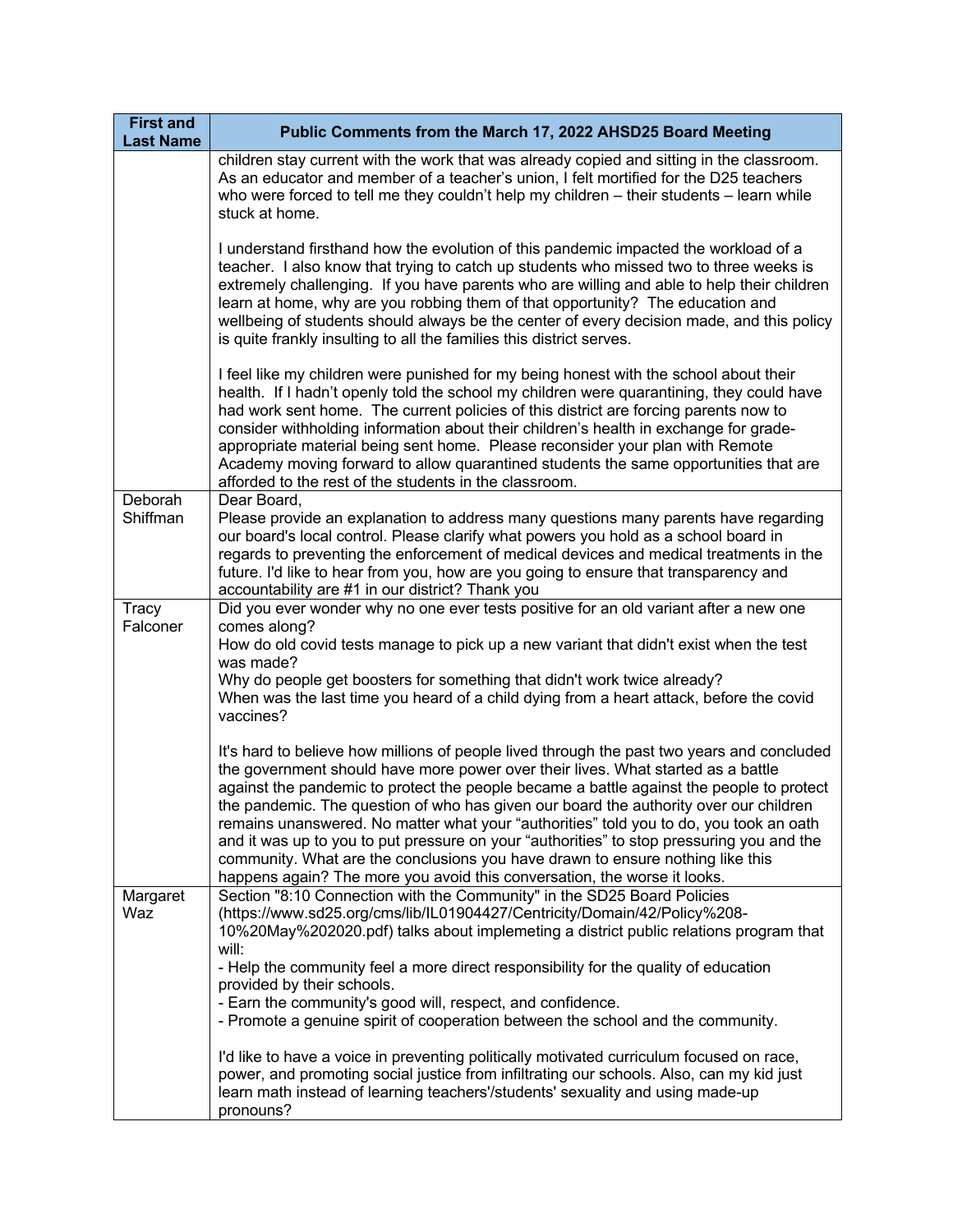| <b>First and</b><br><b>Last Name</b> | Public Comments from the March 17, 2022 AHSD25 Board Meeting                                                                                                                                                                                                                                                                                                                                                                                                                                                                                                                                                                                                                                                                                                                                                                                                                                                                                                                                                                                                                                                                                                                                                                                                                                                                                                                                                                                                                                                                                                                                                                                                                                                                                                                                                  |
|--------------------------------------|---------------------------------------------------------------------------------------------------------------------------------------------------------------------------------------------------------------------------------------------------------------------------------------------------------------------------------------------------------------------------------------------------------------------------------------------------------------------------------------------------------------------------------------------------------------------------------------------------------------------------------------------------------------------------------------------------------------------------------------------------------------------------------------------------------------------------------------------------------------------------------------------------------------------------------------------------------------------------------------------------------------------------------------------------------------------------------------------------------------------------------------------------------------------------------------------------------------------------------------------------------------------------------------------------------------------------------------------------------------------------------------------------------------------------------------------------------------------------------------------------------------------------------------------------------------------------------------------------------------------------------------------------------------------------------------------------------------------------------------------------------------------------------------------------------------|
| Marta<br>Denisiuk                    | I'm not here to judge anybody individually, I just want to say that based on what I've seen<br>in the last few months, D25 Board as a whole has lost a tremendous amount of trust and<br>respect. The message you are giving is either there was nothing wrong with the mask<br>scandal or you are completely powerless if you can't hold the parties responsible for poor<br>advice accountable. You don't really think there was something you could have done<br>better? Not admitting to your mistake is only further damaging your reputation and good<br>intentions.                                                                                                                                                                                                                                                                                                                                                                                                                                                                                                                                                                                                                                                                                                                                                                                                                                                                                                                                                                                                                                                                                                                                                                                                                                    |
| Tiffany<br>Sieroslaws<br>ki          | Dear Dr. Bein and School Board of District 25, I want to sincerely thank you for your truly<br>thoughtful questions and complex considerations regarding keeping the Integrated<br>Services Program at Westgate School. As a proud member of the Westgate team, your<br>willingness to collaborate made me feel heard, respected and most of all, excited, as I<br>feel the best is yet to come! It is a pleasure working with a board that supports and<br>inspires its teachers and students. Thank you for all you do for the school community.                                                                                                                                                                                                                                                                                                                                                                                                                                                                                                                                                                                                                                                                                                                                                                                                                                                                                                                                                                                                                                                                                                                                                                                                                                                            |
| Jason<br>Timpe                       | As a parent of a special needs child, I just want to echo and support the statements of<br>both Kelly Darby and Dr. Bein about the unique culture of Westgate and the importance<br>of maintaining the environment to support these children. As the name implies, the<br>integrated special education services are woven into the fabric of the school at every<br>level, to the point where my son is able to participate in the Cub Scout Pack hosted by<br>the school, and even there I feel he is supported. This could not happen if it weren't for<br>the fact that acceptance and understanding are a part of the culture Westgate for<br>everyone from the teachers and staff, to the parents, and even the children. I believe<br>that removing this program from Westgate would do a great deal of harm, and so I would<br>not support this measure. From listening to the Special Committee of the Whole Board<br>meeting, it does sound like the board would not do this, but there was a statement about<br>wanting to hear from the parents on this topic, so I wanted to share my opinion. Thank<br>you.                                                                                                                                                                                                                                                                                                                                                                                                                                                                                                                                                                                                                                                                                      |
| Marzena<br>Mikulski                  | In regards to the "Reporting Student Gender Identity and Sexual Orientation" act (which I<br>find extremely disturbing in relation to public education), I totally agree with this teacher<br>(quoted below; found on social media) who talked to his school board about the<br>confusion agenda being pushed on kids in relation to gender and sexual orientation,<br>which make the young, undeveloped minds want to explore it, not even knowing what it<br>is. This is how this young teacher responds about the children being lectured about the<br>["they"] pronouns:<br>"We've got kids that can't read and write, and we're gonna teach them incorrect<br>grammar? I mean it's ridiculous, ok? Who gave permission to talk about this? Look,<br>there's two genders. If you're born with the penis and you have testicles - that's just<br>anatomy - you're a male. If you have a vagina and ovaries, you're a female. A man<br>cannot menstruate, a man cannot lactate and breastfeed a child. You cannot give birth if<br>you're a man. If you wanna be an adult and do whatever you want with your life, I'm ok<br>with that. Don't push this ideology on children. I'm not gonna work in a district that's ok<br>with that. You need to make a clear statement on how many genders are there because<br>parents, there're already pulling their kids out of public school. They're doing homeschool<br>options, they're going online. It's gonna increase as this liberal ideology comes into our<br>schools. This isn't a political indoctrination camp, ok? It's public education. We wanna<br>teach education."<br>I only hope that the SD25 Board of Education realizes the damage these mind control<br>programs, which have very little to do with education, are causing to our children. |
| Bogdan<br>Zapart                     | Mask optional is one of many issues including critical race theory (a.k.a. social emotional<br>learning and social justice), curriculum transparency, gender confusion and identity, and<br>pornography in school libraries. It got to a point where teachers a) have to hide their<br>moral beliefs in fear of being accused by a student of offending them and b) risk their<br>jobs trying to signal dangers the confusion agenda being pushed on kids is causing. It                                                                                                                                                                                                                                                                                                                                                                                                                                                                                                                                                                                                                                                                                                                                                                                                                                                                                                                                                                                                                                                                                                                                                                                                                                                                                                                                      |
|                                      | got to a point where the parents (who bring up concerns trying to take part in their                                                                                                                                                                                                                                                                                                                                                                                                                                                                                                                                                                                                                                                                                                                                                                                                                                                                                                                                                                                                                                                                                                                                                                                                                                                                                                                                                                                                                                                                                                                                                                                                                                                                                                                          |